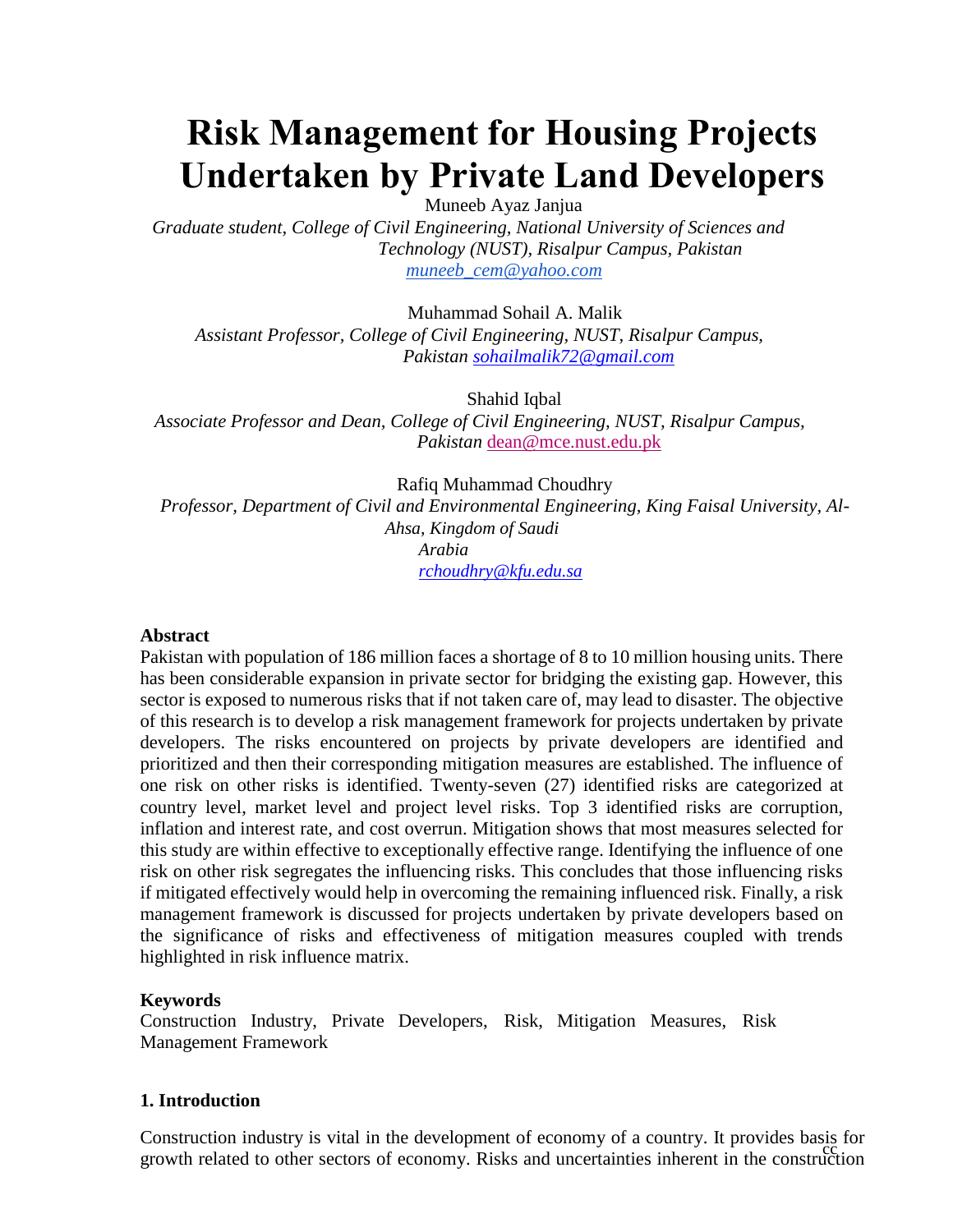industry are more than other industry (Zavadskas et al., 2010a). Risk handling and its proportionate handling dictates the probability of success of a project (Paslawski, 2013). Nonetheless, risk management is not done properly and most projects do not achieve time and cost objectives (Shevchenko et al., 2008), as a reason of which the key stakeholders of the project including the public suffer (Zavadskas et al., 2012, 2010b). Despite importance, managing risks remain a challenge for construction industry practitioners (Kapliński, 2009a). Research carried out by Choudhry and Iqbal (2013) on the identification of risk management system in the construction industry in Pakistan indicates that industry lacks knowledge of advanced risk management techniques, formal risk management system, and lacks in joint risk management framework.

Real estate development by private developers has seen a boom in the country in the last decade. Private developers have undertaken mega projects which are exposed to greater amount of risk. In the country, research has been undertaken to identify risk management practices in construction industry (Choudhry and Iqbal, 2013). Nonetheless, little research is done related to development of a framework for risk management for projects undertaken by private developers in the country. The aim of this research is to bridge this gap so as to develop a risk management framework based upon input with regards to risk and mitigation measures against those risks. Following objectives are kept for this research:

- a. Identify and prioritize major risks encountered on housing sector projects undertaken by private developers;
- b. Identify and rank corresponding mitigation measures for these risks;
- c. Identify the influence of identified risks on each other.

## **2. Past Studies**

Risks are associated with unpredictable events whose occurrence may happen in future with an uncertain outcome but it has the potential to affect the objective in some way. Project risk management is a process in which risk management planning, identification of risk, analysis, planning and monitoring of responses and control on the project is achieved through a systematic approach (Loosemore et al., 2006; Markmann et al., 2013). Joint risk management is crucial towards the success of any project. Implementation of joint risk management techniques by all the stakeholders involved in a project are extremely important for achieving project objective and to ensure that risk management include perspective of all stakeholders (Loosemore et al., 2006). Risk management in projects aims to reduce the probability and consequences of adverse incidents and at the same time increase the probability and consequence of incidents which are positive to the project outcome (American National Standard, 2004).

Fuzzy synthetic model (Abdul-Rahman et al., 2013) and in fuzzy environment, applying TOPSIS-F method<br>Temočnitiona et al. 2012) Risk categories vary according to the type of the project or its nature. Another way of categorizing risks is on hierarchical bases. On hierarchical bases, risks are categorized in three broad bases: country level risks, market level risks, and project level risks (Wang et al., 2004). Management of risk is a formal and iterative process which continues throughout the project to have optimum control on risk **(**Simmons, 2002). According to American National Standard (2004), RMP consists of five stages. Project risks have been analyzed by Abbasianjahromi and Rajaie (2012). Different researchers have recommended various methods for analysis of risks, few are: RAMCAP (Risk Analysis and Management for Critical Asset Protection) by introducing new parameters that affect risk value (White et al., 2016); based on intelligent agents (Smeureanu et al., 2012); based on fuzzy TOPSIS bid/no-bid model (Ravanshadnia, Rajaie, 2013); (Tamošaitienė et al., 2013).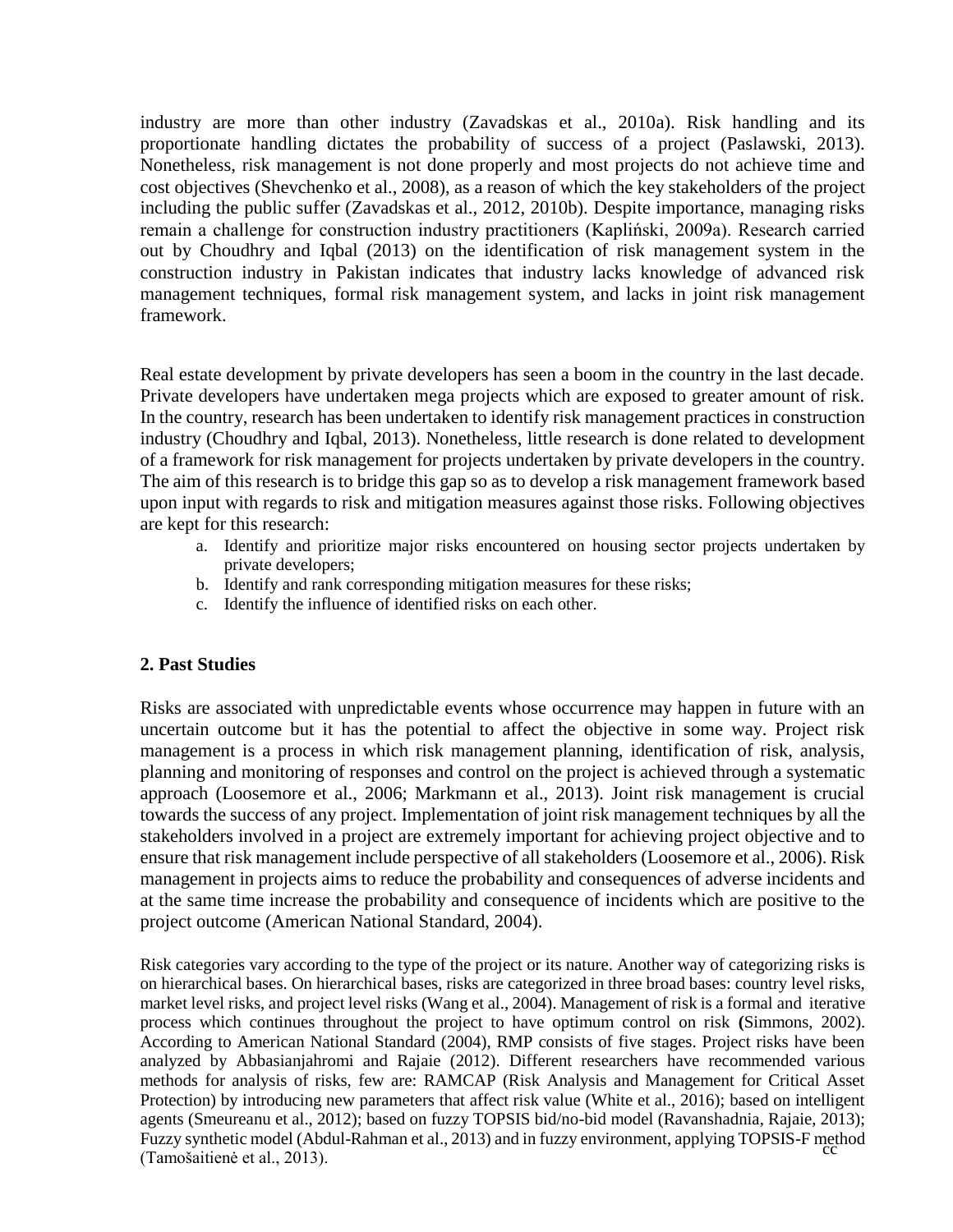Researchers have highlighted the importance of considering aspects of risk management processes like the beginning of risk situation, recognize and distribute processes (Jaskowski and Sobotka, 2012; Li et al., 2013; Hanna et al., 2013), examine evidence (Zavadskas et al., 2010a, 2010b), examine the flexibility of outcomes (Jaskowski and Sobotka, 2012; Kapliński, 2008), risk charge and assessment (El-Sayegh, 2007; Ke et al., 2012; Markmann et al., 2013; Skinner et al., 2014), treatment, function or process of risk (Zavadskas et al., 2010a; Kapliński, 2009b, 2013), and observing and informing about risks allied with any activity (Xianbo et al., 2014). The exchange and interest rate risks should be undertaken by the owner (Jaskowski and Sobotka, 2012; Hanna et al., 2013). Conflict-solving among entities has been analyzed by Šostak and Makutėnienė (2013).

## **3. Methodology**

The research design of this study is cross sectional in nature. Three questionnaires were floated to the leading private developers in the country. Six organizations working across the country are selected that included Bahria Town, Defense Housing Authority (DHA), Eden Housing, Pearl City, Gulberg Greens and City Housing as being the leading private developers in the country. They are not only involved in construction of housing units but are also constructing multipurpose high rise buildings. First survey was used for risk ranking. Second survey ranked mitigation measures of already ranked risks. Influence of one risk on another was established through a risk influence matrix used in the third survey. Finally results of surveys were used to propose a risk management framework.

#### **3.1 Measures Used**

The first survey designed to identify and prioritize risks and measured two attributes of each risk. One is probability of occurrence of risk and second its consequence on the project. Risk score 'S' was then calculated by multiplying the probability of occurrence "P" with impact factor "I" (see Eq. I).

 $S = P \times I$  Eq. I

The second survey was designed to assess the effectiveness of mitigation measures on a Likert scale of 1-5. The scale adopted for measuring effectiveness on Likert's scale is '1'- not critical and '5' - exceptionally critical. The third survey for investigating the influence of one risk on another is conducted with the help of risk influence matrixes. The intensity of influence is determined based upon percentage of respondents selecting a category. Relative importance index is used to rank the risks as used by other researchers (e.g. Kometa *et al*., 1994).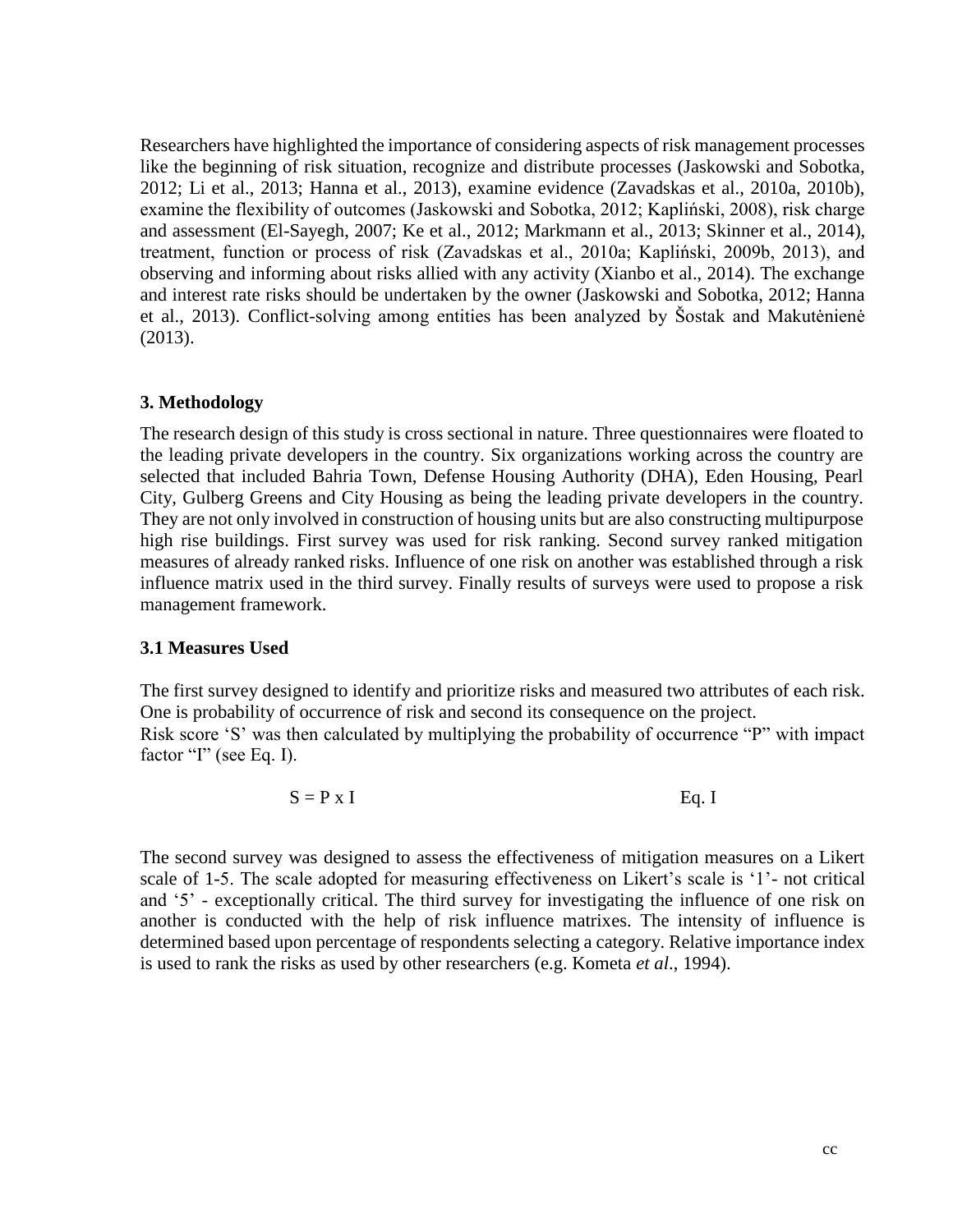Where

 $W = Weighting of each factor$ 

- $A =$  Highest value of factor, and
- $N = Total number of respondents.$

## **3.2 Questionnaire Design and Content**

Structure of questionnaire used for first and second survey is same as used by Wang et al. (2004) for risk management framework for construction projects in developing countries. Apart from this, additional risks identified from interviews of project managers from private developers, were included for first survey along with their corresponding mitigation measures for second survey. Eight interviews in total were carried out targeting professionals within the leading private developers such as Bahria Town and Defense Housing Authority. Based on the results of interviews, risks were segregated as significant and non-significant. Twenty-seven (27) significant risks were selected under three broad categories i.e. country level, market level, and project level for final survey and subsequent ranking. Mitigation measures are identified from structured interviews and literature. This was followed by the design of three sets of questionnaire. First questionnaire identified the effectiveness of risks based upon the probability of occurrence and its impact on project. Second questionnaire ranked mitigation measures against the already ranked risks as per the effectiveness they exhibit in overcoming or reducing the risks. Third questionnaire identified the influence of one risk on another within the same category as well as on risks from other categories.

## **4. Results and Analysis**

## **4.1 Response Rate**

In total, 120 questionnaires were floated for first survey, 90 for second, and 100 for third survey. Response rate for first survey was 41.7%, for second survey it was 42.2 % and for third survey response rate was 53%.

## **4.2 Respondent Profile**

Within private developers multi facet respondents were targeted. Most of them were engineers and architects but also included financial managers, operation managers and managers for land development.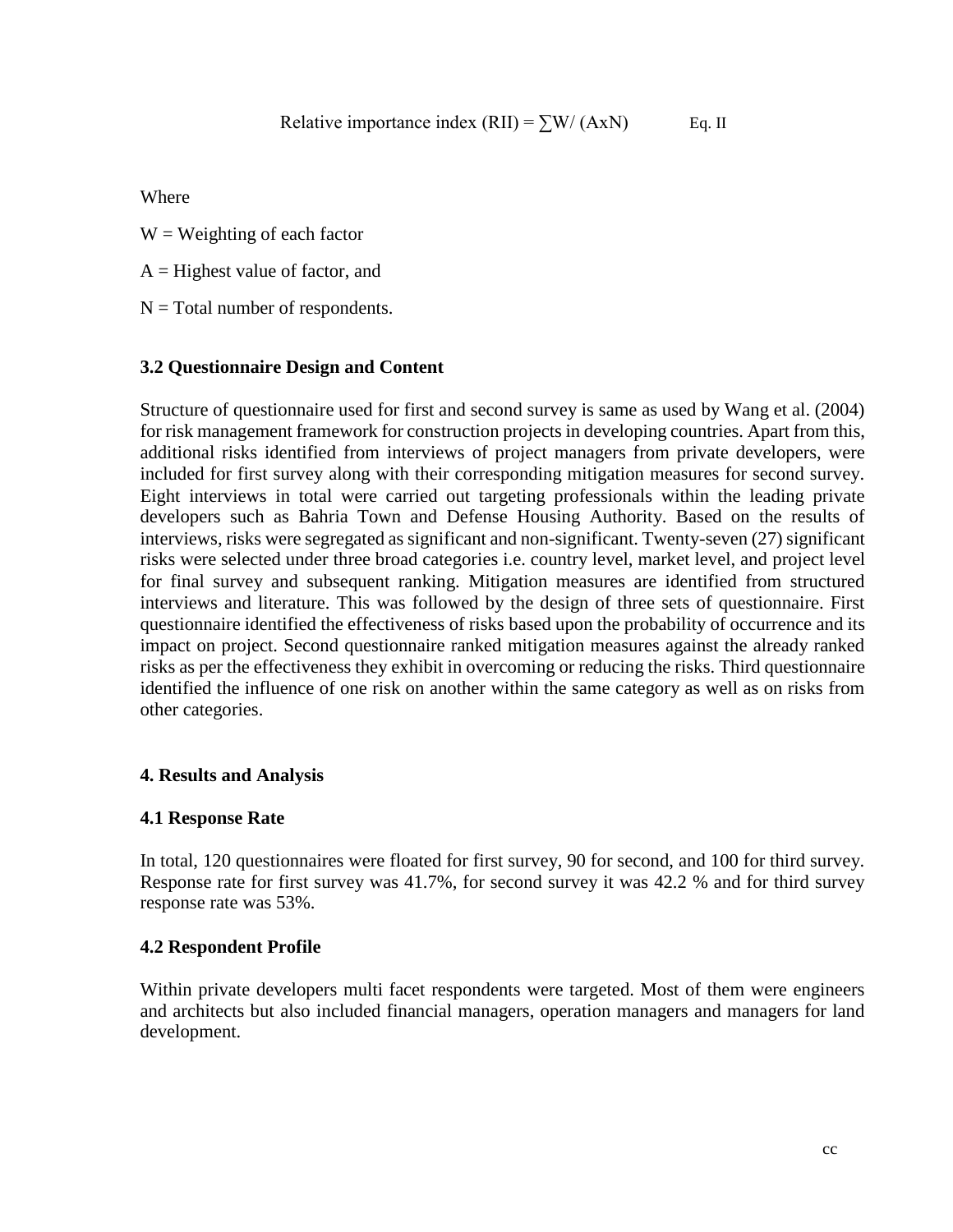# **4.3 Reliability Analysis**

Reliability tests for the first survey shows that in total 27 risks have a Cronbach's alpha value of 0.726. The value of Cronbach's Alpha for individual categories of country level, market level and project level risks was 0.818, 0.714 and 0.835 respectively. The results of Cronbach Alpha depict high consistency of results.

# **4.4 Risk Ranking - Relative Importance Index (RII)**

Relative importance index (RII) is used for ranking of the risks. Table 1 shows the relative importance index (RII) of all the risks and the overall ranking of the risks. It shows that 6 out of top 10 risks are within the country level category. Market level and project level category, each has 2 risks within the top 10 category. This reflects that risks have a trickledown effect. If country level category is mitigated effectively this will have a positive effect for mitigation of market and project level risks. Top three risks are briefly discussed next.

# **4.4.1 Corruption**

Corruption (CL5) tops the overall ranking of risks. As per transparency international report, the country is ranked 127<sup>th</sup> out of 177 countries. The corruption perception index 2013 shows that the country lies within the range of highly corrupt countries with CPI score of 27 (corruption perception index 2013, transparency international).

# **4.4.2 Inflation and interest rate**

Inflation and interest rate (ML3) is ranked the second most significant risk. The country has suffered from a high rate of inflation in the last decade. Annual inflation rates for last five years show double digit inflation (Pakistan bureau of statistics). The rapid rise in inflation during the period validates the result of this study in which inflation and interest rates are ranked second with a very high significant score.

## **4.4.3 Cost over runs**

This is followed by cost over runs (PL1) being the third most significant risk. The major reason of cost overruns was talked out to be high inflation and frequent changes in scope (Interviews with project managers, 2014).

## **4.5 Ranking of Mitigation Measures**

Results of the second survey give out the effectiveness of the mitigation measures and their ranking as per the effectiveness. Reliability test for mitigation measures shows a Cronbach's Alpha value of .848 for country level risk, 0.815 for market level risks and 0.827 for project level risks. Data reveals that a high percentage of mitigation measures fall within the effective and exceptionally effective (3-5) range. The list of top mitigation measure against top 5 risks is shown in Table 2.

## **4.6 Risk Interdependencies**

Risk interdependency is an extremely important consideration for developing a risk management framework. Survey results are further explained under three broad categories.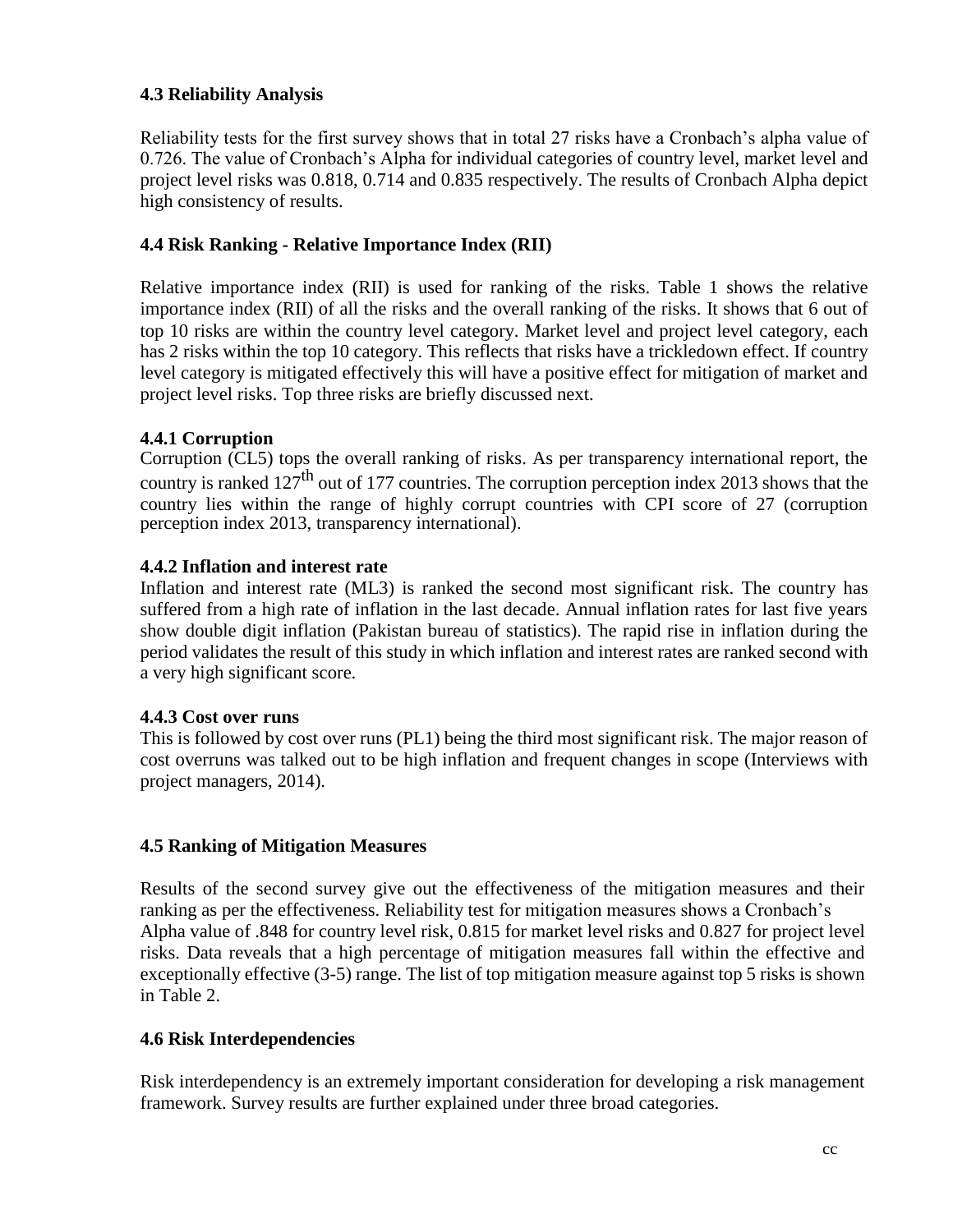| Category         | Over                                           |            |                    |                                                                             |                  | Over all    |
|------------------|------------------------------------------------|------------|--------------------|-----------------------------------------------------------------------------|------------------|-------------|
| of Risks         | <b>Risks</b>                                   | <b>RII</b> | all<br><b>Rank</b> | <b>Risks</b>                                                                | <b>RII</b>       | <b>Rank</b> |
|                  | CL#1 Approval<br>and Permits                   | 0.756      | 6                  | CL#8 Political<br>instability                                               | 0.56<br>3        | 23          |
| Country<br>Level | CL#2 Change in<br>Law                          | 0.661      | 12                 | CL#9 Government<br>policies                                                 | 0.64<br>6        | 15          |
|                  | CL#3 Justice<br>Reinforcement                  | 0.588      | 22                 | CL#10 Differences in<br>work culture                                        | 0.69<br>$\theta$ | 9           |
|                  | CL#4<br>Government<br>influence on<br>disputes | 0.670      |                    | CL#11<br>10 Environmental<br>protection:                                    | 0.59<br>4        | 21          |
|                  | CL#5 Corruption                                | 0.850      |                    | 1 CL#12Public image                                                         | 0.62<br>1        | 18          |
|                  | CL#6Expropriatio<br>n                          | 0.515      |                    | 24 CL#13 Force majeure:                                                     | 0.629            | 17          |
|                  | CL#7 Land<br>Acquisition                       | 0.824      |                    | CL#14 Fragile<br>security Environment                                       | 0.812            | 5           |
|                  | ML#1 Human                                     |            |                    | 8 ML#4 Market demand                                                        | 0.653            | $14-$       |
| Market<br>Level  | resource<br>ML#2 Corporate                     | 0.699      |                    |                                                                             |                  | 20          |
|                  | fraud by other<br>private partners             | 0.511      |                    | 25 ML#5 Competition                                                         | 0.596            |             |
|                  | ML#3 Inflation<br>and interest rates:          | 0.834      | $\overline{2}$     |                                                                             |                  |             |
|                  | PL#1 Cost<br>Overrun                           | 0.828      |                    | PL#5 Improper quality<br>control:                                           | 0.635            | $16-$       |
|                  | PL#2 Improper<br>design                        | 0.610      | 19                 | PL#6 Improper project<br>management:                                        | 0.664            | 11          |
| Project          | PL#3 Low                                       |            |                    |                                                                             |                  | 27          |
| Level            | Construction<br>productivity                   | 0.748      |                    | PL#7 Intellectual<br>property protection                                    | 0.388            |             |
|                  | PL#4 Site safety                               | 0.482      | 26                 | PL#8 Inadequate<br>survey for<br>infrastructure planning<br>and development | 0.655            | 13          |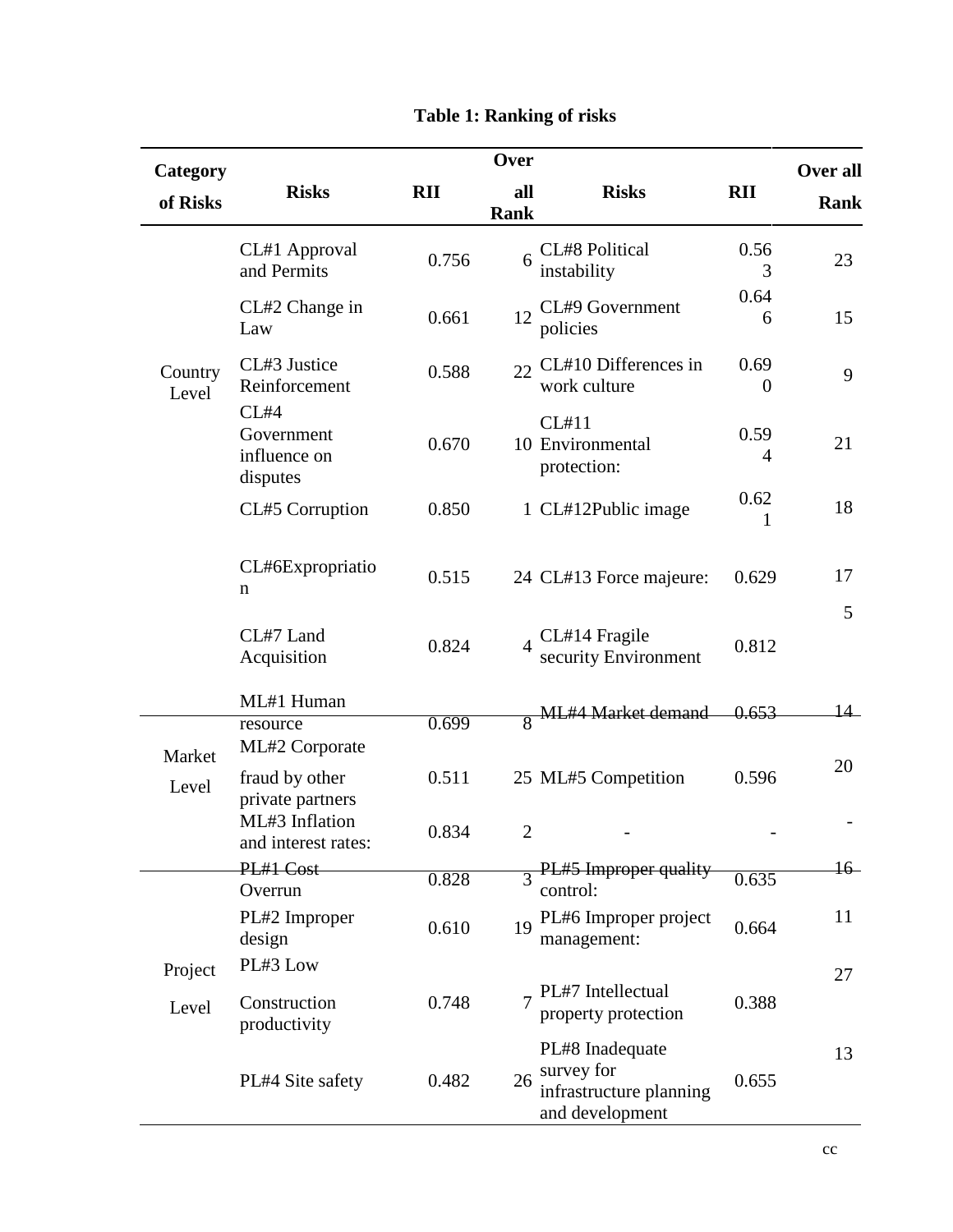## **Table 2: Top mitigation measure against top 5 risks**

| Top 5 Risks                           | <b>Mitigation Measure</b> |                                                                                                                        |  |  |
|---------------------------------------|---------------------------|------------------------------------------------------------------------------------------------------------------------|--|--|
|                                       | Code                      | Explanation                                                                                                            |  |  |
| CL5-Corruption                        | M4                        | Key persons should be trained about culture and<br>commercial dealing to cater for corrupt people.                     |  |  |
| ML 3- Inflation and<br>interest rates | M <sub>2</sub>            | Alternatives for cash payment for example rights,<br>resource sharing should be adopted.                               |  |  |
| PL1- Cost Overrun                     | M <sub>3</sub>            | Plan should be practical and clear, and time<br>schedule and cost plan should be properly<br>monitored and controlled. |  |  |
| CL7- Land acquisition                 | M <sub>3</sub>            | Joint Venture (JV) should be established with state<br>owned enterprises.                                              |  |  |
| CL14- Fragile security<br>Environment | M3                        | Security risk should be covered through insurance.                                                                     |  |  |

## **4.7 Country level risks**

Risks influence survey was used to develop a risk influence matrix. Risk influence matrix showed that how the country level risks influence the market and project level risks. It shows the influence of country level risks within the same category of risks i.e. country level. Results reflect the percentage of respondents who indicated that occurrence of a particular risk is to influence the occurrence of other risks. For instance, if country level risk CL1 occurs than 68% of respondents indicated that there is a probability that risk CL7 will also occur and if not mitigated it will have adverse effect on the project. It can be seen from the influence matrix that risks such as CL5 influences eight other risks whereas risk CL9 influences 11 other risks. As per criticality CL5 is ranked 1 and CL9 is ranked 15 in overall risk ranking. This indicates that it is not necessary that higher ranking risks are the one which have more influences on other risks.

## **4.8 Market Level Risks**

Risks influence matrix for market level risks shows how the market level risks influence the project level risks and also within market level risks. Risk influence matrix shows that risk ML1 has influence on ML5, PL2 and PL3. Interestingly there is no market level risk which influences any risk from country level category. This shows that mostly risks influence other risks within their own category or lower category.

## **4.9 Project level risk**

Risk influence matrix for project level risk indicates that how PL6 clearly influence maximum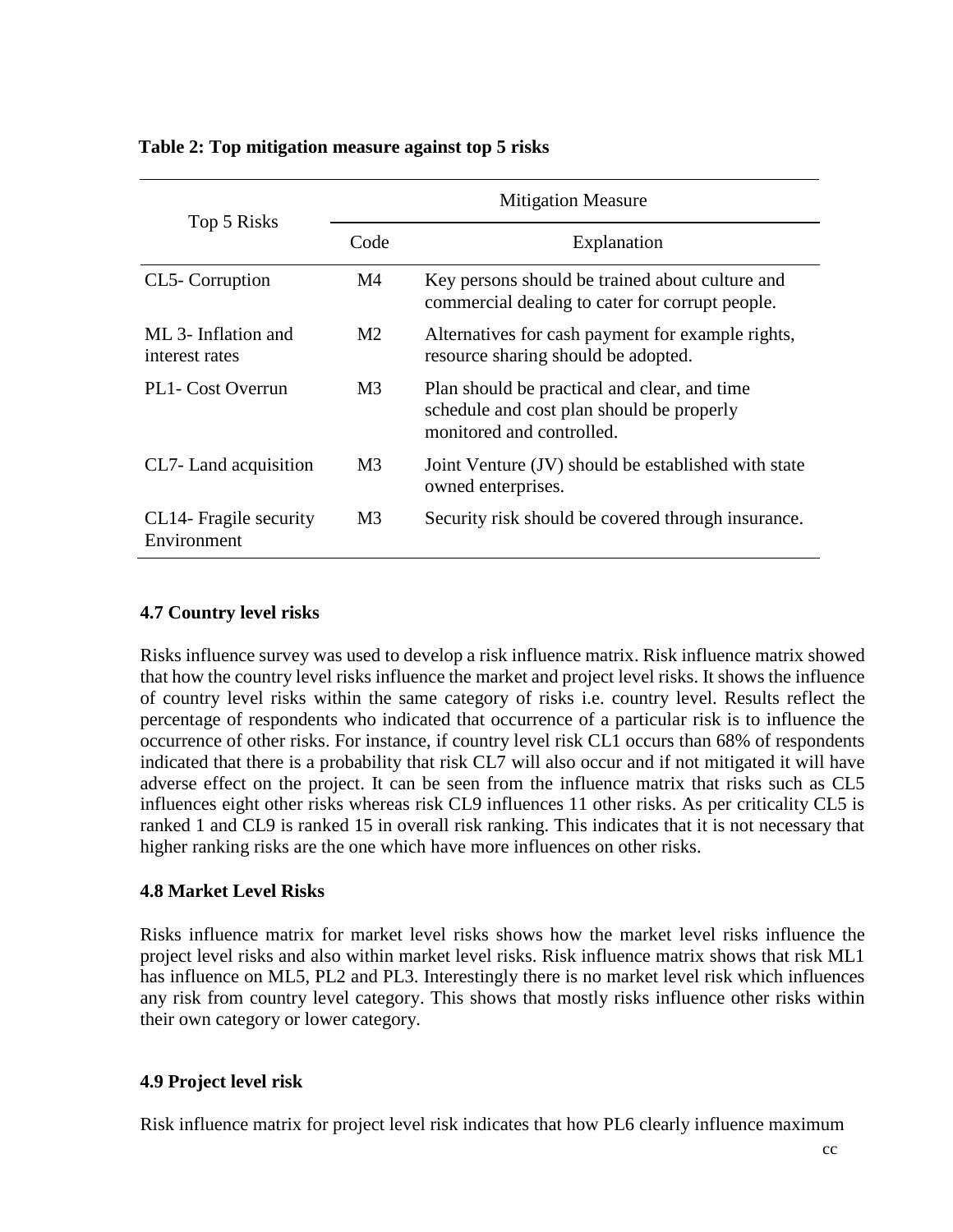number of risks. PL6 is ranked eleventh in over all categories and third within project level category. Risk PL1 is top ranked risk within project level category. Interestingly PL1 does not influence any other risk. This again validates that it is not necessary that a higher rank risk influences more number of risks than a lower rank risk.

#### **5. Conclusions**

This research reveals multiple aspects of risk management that private developers are facing. Results indicate that risk management practices of private developers lags considerably as compared to that of global standards. Risk management techniques used by private developers in in the country are mostly subjective in nature. The results indicate corruption, inflation and interest rate, and cost overrun as the top three risks. Results indicates that out of top 10 risks, 6 lies in country level category followed by two risks each for market and project level categories. Similarly results of a comprehensive survey ranks mitigation measures. Results show that the mitigation measures selected for the study fall within effective to exceptionally effective range. This is followed by another survey to establish risk influence. Risk influence matrix depicts that it is not necessary that the most significant risk is the most influencing risk. Findings indicated that out of total 27 risks, 6 risks are most influencing risks. Five out of these 6 risks lie within country level category. These 6 risks if mitigated effectively can help in overcoming the remaining influenced risk. Finally, significance of risks and effectiveness of mitigation measures coupled with trends highlighted in risk influence matrix are used to develop a risk management framework for projects undertaken by private developers. This risk management framework is planned to be discussed in the expanded paper planned to be submitted in a reputed journal. The framework can be used as a valuable guide for project planners, engineers and managers to take a stock of their ongoing as well as future project. The risk management framework can also be utilized by other sector of construction industry as a reference for developing a framework for managing risks on their project.

## **6. References**

- Abbasianjahromi, H., and Rajaie, H. (2012). "Developing a project portfolio selection model for contractor firms considering the risk factor". *Journal of Civil Engineering and Management,* Vol. 18, No. 6, pp 879–889.<http://dx.doi.org/10.3846/13923730.2012.734856>
- Abdul-Rahman, H., Wang, C., and Lee, Y. L. (2013). "Design and pilot run of fuzzy synthetic model (FSM) for risk evaluation in civil engineering". *Journal of Civil Engineering and Management,* Vol. 19, No. 2, pp 217–238. <http://dx.doi.org/10.3846/13923730.2012.743926>
- American National Standard. (2004). *Project management body of knowledge*. ANSI/PMI 99-001-2004, USA.
- Choudhry, R., and Iqbal, K. (2013). " Identification of risk management system in construction Industry of Pakistan" *Journal of Management in Engineering*, Vol. 29, No. 1, pp 42–49. [http://dx.doi.org/10.1061/\(ASCE\)ME.1943-5479.0000122](http://dx.doi.org/10.1061/(ASCE)ME.1943-5479.0000122)
- El-Sayegh, S. M. (2007). "Risk assessment and allocation in UAE construction industry". *International Journal of Project Management*, Vol. 26, No. 4, pp 431–438. <http://dx.doi.org/10.1016/j.ijproman.2007.07.004>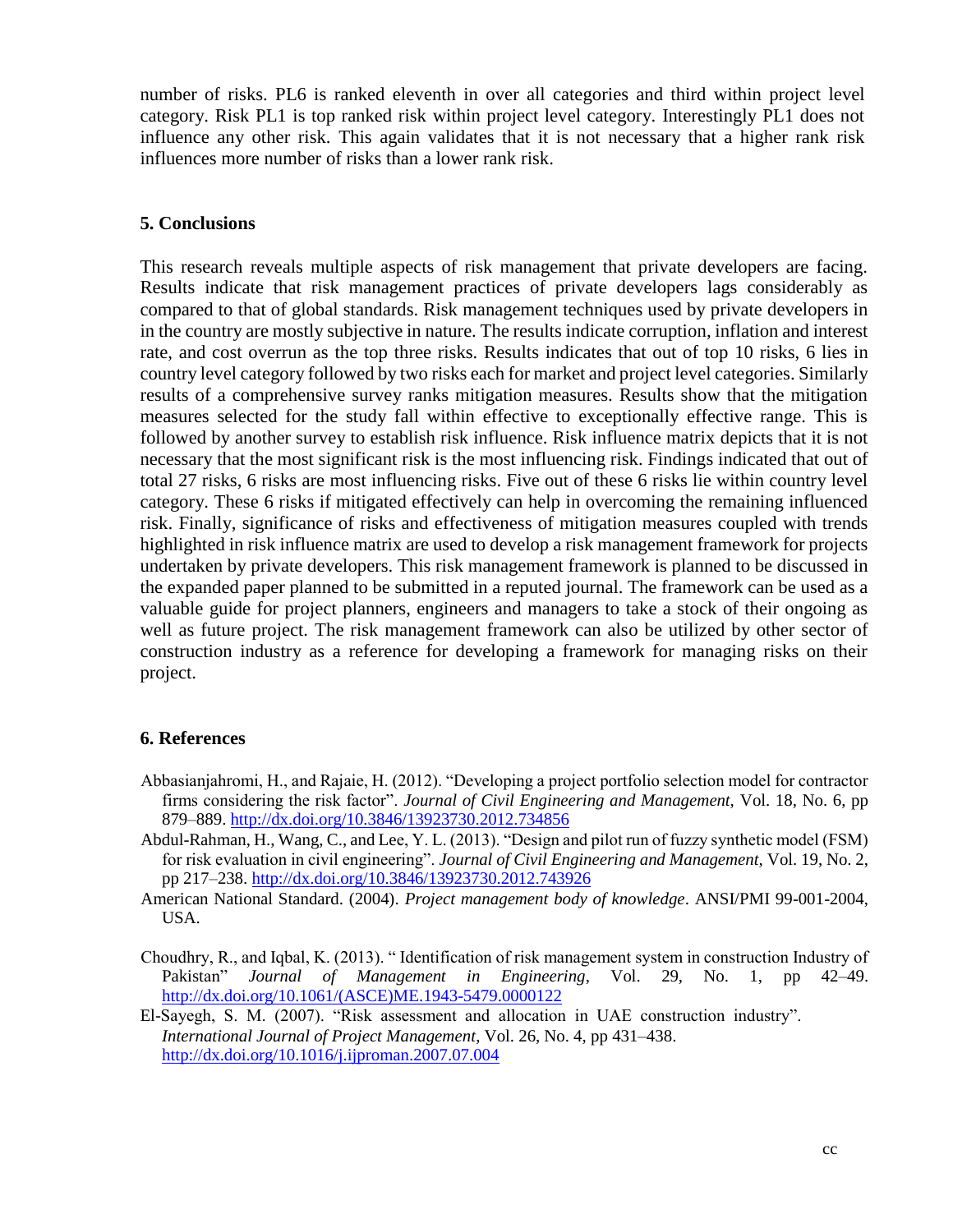- Hanna, A. S., Thomas, G., and Swanson, J. R. (2013). "Construction risk identification and allocation: cooperative approach". *Journal of Construction Engineering and Management*, Vol. 139, No. 9, pp 1098–1107. [http://dx.doi.org/10.1061/\(ASCE\)CO.1943-7862.0000703](http://dx.doi.org/10.1061/(ASCE)CO.1943-7862.0000703)
- Jaskowski, P., and Sobotka, A., (2012). "Using soft precedence relations for reduction of the construction project duration". *Technological and Economic Development of Economy*, Vol. 18, No. 2, pp 262–279. <http://dx.doi.org/10.3846/20294913.2012.666217>
- Kapliński, O. (2008). "Usefulness and credibility of scoring methods in construction industry". Journal of Civil Engineering and Management, Vol. 14, No. 1, pp 21-28. [http://dx.doi.org/10.3846/1392-](http://dx.doi.org/10.3846/1392-3730.2008.14.21-28) [3730.2008.14.21-28](http://dx.doi.org/10.3846/1392-3730.2008.14.21-28)
- Kaplinski, O. (2009). "Information technology in the development of the Polish construction industry". *Technological and Economic Development of Economy*, Vol. 15, No. 3, pp 437– 452. <http://dx.doi.org/10.3846/1392-8619.2009.15.437-452>
- Kapliński, O. (2009b). "Problems of the information technologies use in Polish construction sector: state of the art". *Archives of Civil Engineering*, Vol. 55, No. 2, pp 173–197.
- Kapliński, O. (2013). "The utility theory in maintenance and repair strategy". *Procedia Engineering* Vol. 54, pp 604–614. <http://dx.doi.org/10.1016/j.proeng.2013.03.055>
- Ke, Y., Wang, S., and Chan, A. P. C. (2012). "Risk management practice in China's Public-Private Partnership projects". *Journal of Civil Engineering and Management*, Vol. 18, No. 5, pp 675–684.
- Kometa, S. T., Olomolaiye, P. O., and Harris, F. C. (1994). "Attributes of UK construction clients influencing project consultants' performance." *Construction Management and Economics*, Vol. 12, No. 2, pp 433-443.
- Li, H. X., Al-Hussein, M., Lei, Z., and Ajweh, Z. (2013). "Risk identification and assessment of modular construction utilizing fuzzy analytic hierarchy process (AHP) and simulation". *Canadian Journal of Civil Engineering*, Vol. 40, No. 12, pp 1184–1195. <http://dx.doi.org/10.1139/cjce-2013-0013>
- Loosemore, M., Raftery, J., Reilly, C., and Higgon, D. (2006). *Risk management in projects*. Taylor & Francis, London, UK.
- Markmann, C., Darkow, I.-L., Von der Gracht, H. (2013). "A delphi-based risk analysis identifying and assessing future challenges for supply chain security in a multi-stakeholder environment". *Technological Forecasting and Social Change*, Vol. 80, No. 9, pp 1815–1833. <http://dx.doi.org/10.1016/j.techfore.2012.10.019>
- Paslawski, J. (2013). "Hybrid flexible approach for Six Sigma implementation in constructional SME". Journal of Civil Engineering and Management, Vol. 19, No. 5, pp 718–727. <http://dx.doi.org/10.3846/13923730.2013.804433>
- Ravanshadnia, M., Rajaie, H. (2013). Semi-ideal bidding via a fuzzy TOPSIS project evaluation framework in risky environments". Journal of Civil Engineering and Management, Vol. 19, No. (Supplement 1), pp S106–S115.<http://dx.doi.org/10.3846/13923730.2013.801884>
- Shevchenko, G., Ustinovichius, L., and Andruškevičius, A. (2008). "Multi-attribute analysis of investments risk alternatives in construction". *Technological and Economic Development of Economy*, Vol. 14, No. 3, pp 428–443. <http://dx.doi.org/10.3846/1392-8619.2008.14.428-443>

Simmons, C. (2002). Risk management (Managing standards). Ken Rigby, [www.airtime.co.uk.](http://www.airtime.co.uk/) Skinner, D. J. C., Rocks, S. A., Pollard, S. J. T., and Drew, G. H. (2014). "Identifying

uncertainty in environmental risk assessments: the development of a novel typology and its implications for risk characterization". *Human and Ecological Risk Assessment: An International Journal*, Vol. 20, No. 3, pp 607–640. <http://dx.doi.org/10.1080/10807039.2013.779899>